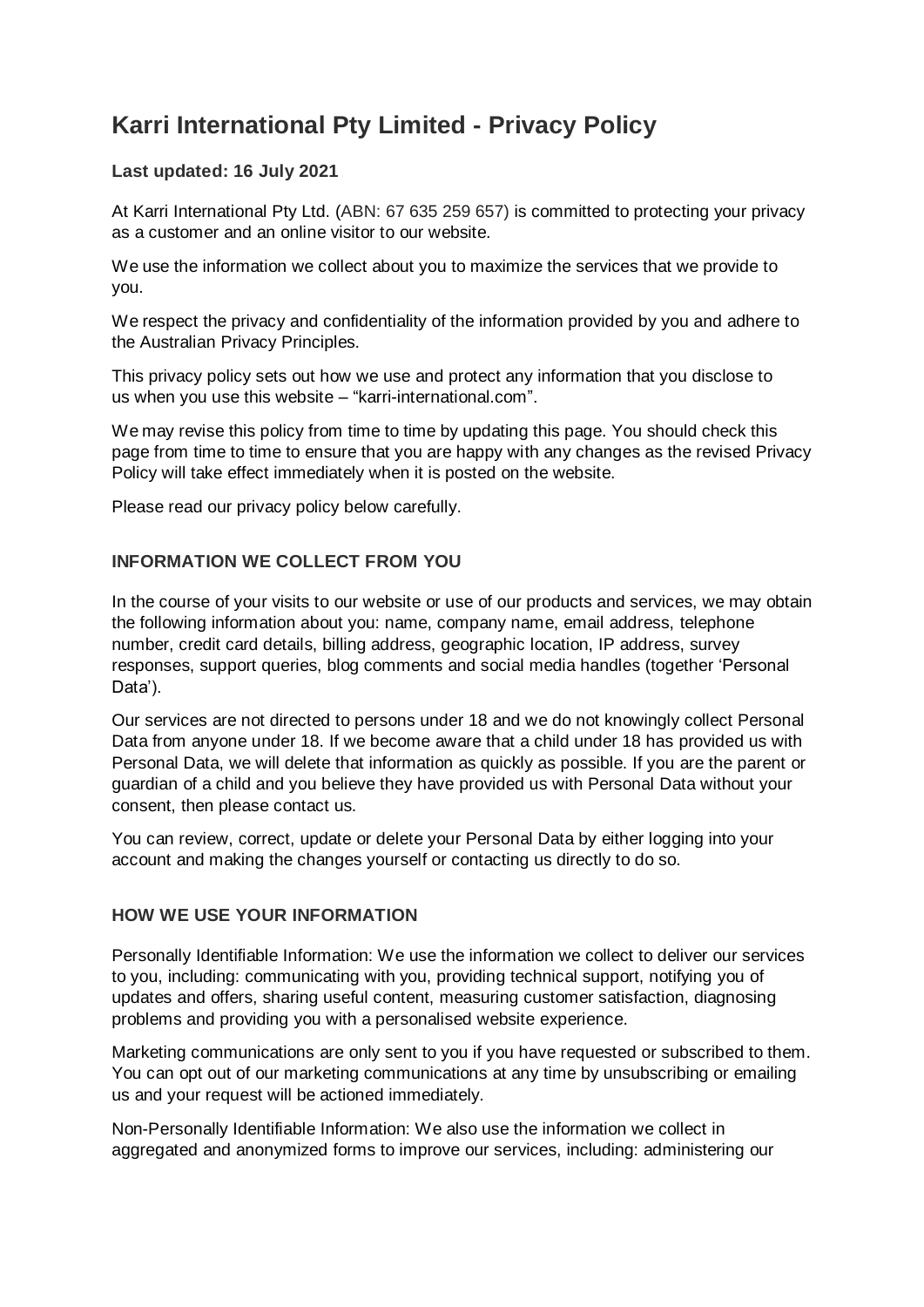website, producing reports and analytics, advertising our products and services, identifying user demands and assisting in meeting customer needs generally.

Any information you choose to make publicly available, such as blog comments and testimonials on our website, will be available for others to see. If you subsequently remove this information, copies may remain viewable in cached and archived pages on other websites or if others have copied or saved the information.

#### **STORAGE AND SECURITY OF YOUR INFORMATION**

We will use all reasonable means to protect the confidentiality of your Personal Data while in our possession or control. All information we receive from you is stored and protected on our secure servers from unauthorized use or access. Credit card information is encrypted before transmission and is not stored by us on our servers.

To enable us to deliver our services, we may transfer information that we collect about you, including Personal Data, across borders for storage and processing in countries other than Australia. If your Personal Data is transferred and processed outside Australia, it will only be transferred to countries that have adequate privacy protections.

We retain your personal information for as long as needed to provide services to you and as otherwise necessary to comply with our legal obligations, resolve disputes and enforce our agreements.

In the event there is a breach of our security and your Personal Data is compromised, we will promptly notify you in compliance with the applicable law.

We are committed to ensuring that your information is secure. In order to prevent unauthorised access or disclosure, we have put in place suitable physical, electronic and managerial procedures to safeguard and secure the information we collect online.

#### **COOKIES and PIXELS**

A cookie is a small file placed in your web browser that collects information about your web browsing behaviour. Use of cookies allows a website to tailor its configuration to your needs and preferences.

Cookies allow web applications to respond to you as an individual. The web application can tailor its operations to your needs, likes and dislikes by gathering and remembering information about your preferences.

Cookies do not access information stored on your computer or any Personal Data (e.g. name, address, email address or telephone number). Most web browsers automatically accept cookies but you can choose to reject cookies by changing your browser settings. This may, however, prevent you from taking full advantage of our website.

Our website uses cookies to analyse website traffic, provide social media sharing and liking functionality and help us provide a better website visitor experience. In addition, cookies and pixels may be used to serve relevant ads to website visitors through third party services such as Google AdWords and Facebook Adverts. These ads may appear on this website or other websites you visit.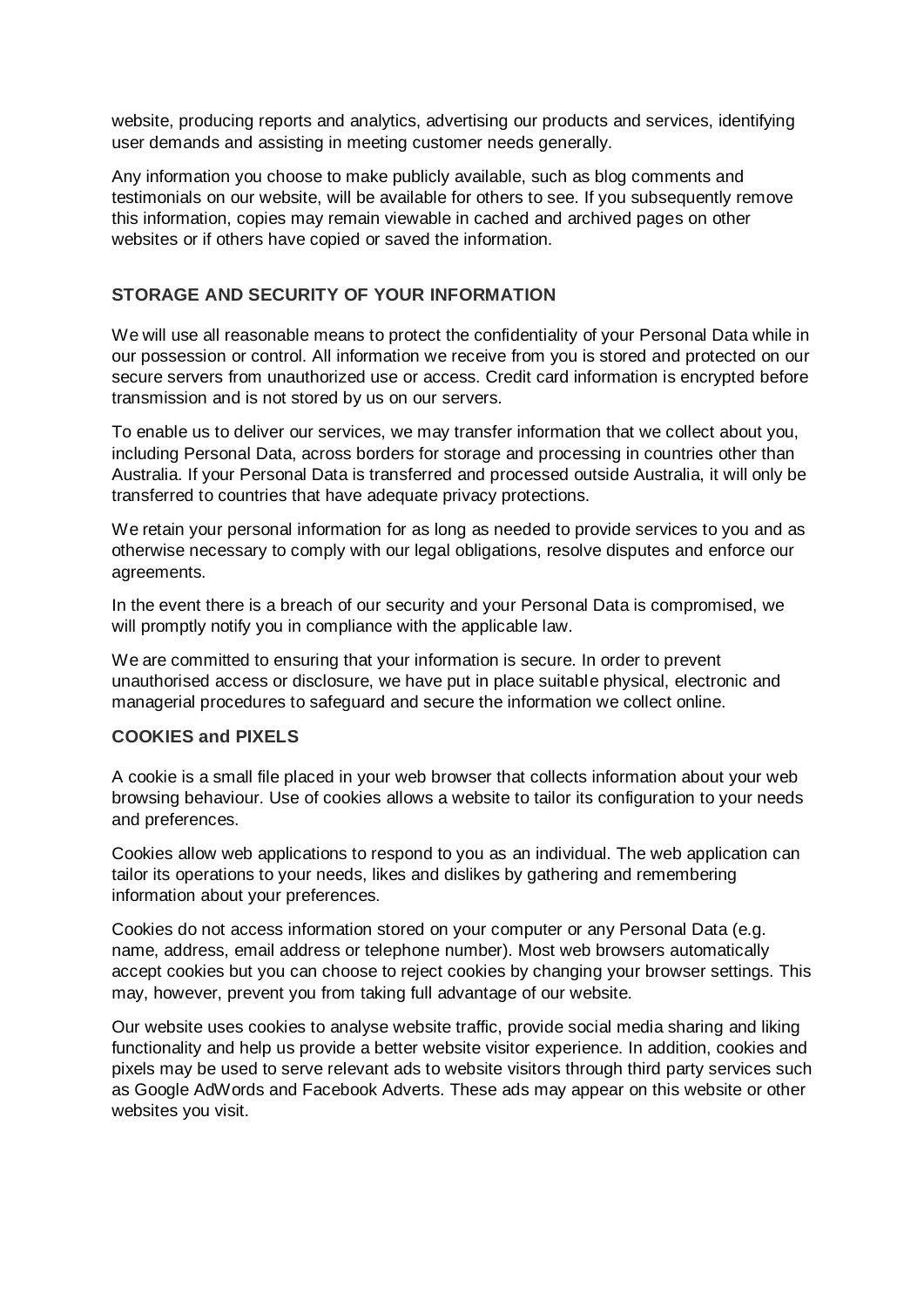You can choose to accept or decline cookies. Most web browsers automatically accept cookies, but you can usually modify your browser setting to decline cookies if you prefer. This may prevent you from taking full advantage of the website.

# **HOW WE USE COOKIES**

We use traffic log cookies to identify which pages are being used. This helps us analyse data about webpage traffic and improve our website in order to tailor it to customer needs. We only use this information for statistical analysis purposes and then the data is removed from the system.

Overall, cookies help us provide you with a better website by enabling us to monitor which pages you find useful and which you do not. A cookie in no way gives us access to your computer or any information about you, other than the data you choose to share with us.

# **SHARING YOUR INFORMATION WITH THIRD PARTIES**

We do not and will not sell or deal in Personal Data or any customer information.

Your Personal Data details are only disclosed to third party suppliers when it is required by law, for goods or services which you have purchased, for payment processing or to protect our copyright, trademarks and other legal rights.

To the extent that we do share your Personal Data with a service provider, we would only do so if that party has agreed to comply with our privacy standards as described in this privacy policy and in accordance with applicable law. Our contracts with third parties prohibit them from using any of your Personal Data for any purpose other than that for which it was shared.

### **DISCLOSURE OF YOUR INFORMATION**

We may from time to time need to disclose certain information, which may include your Personal Data, to comply with a legal requirement, such as a law, regulation, court order, and subpoena, warrant, in the course of a legal proceeding or in response to a law enforcement agency request. Also, we may use your Personal Data to protect the rights, property or safety of Karri International Pty Ltd., our customers or third parties.

If there is a change of control in one of our businesses (whether by merger, sale, transfer of assets or otherwise) customer information, which may include your Personal Data, could be transferred to a purchaser under a confidentiality agreement. We would only disclose your Personal Data in good faith and where required by any of the above circumstances.

### **LINKS TO OTHER WEBSITES**

Our website may contain links to other websites of interest. These links are meant for your convenience only. Links to third party websites do not constitute sponsorship or endorsement or approval of these websites.

Please be aware that we are not responsible for the privacy practices of such other websites. We encourage our users to be aware, when they leave our website, to read the